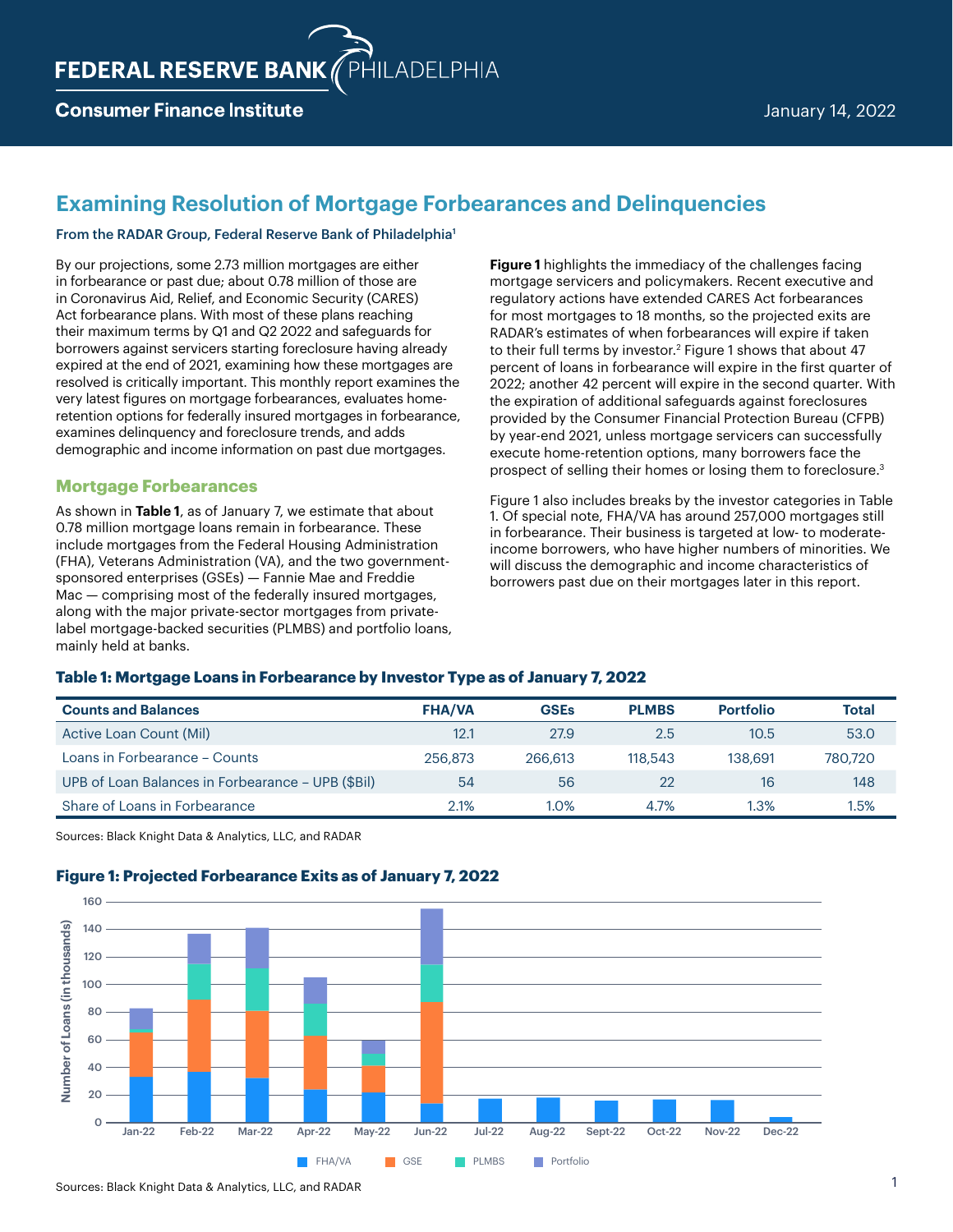## **Examining Home-Retention Options**

As shown in **Figure 2**, since the onset of the COVID-19 pandemic, of the 8.3 million mortgages that entered forbearance, 80 percent are performing, have voluntarily paid off, or are on a loss mitigation plan.4

#### **Figure 2: Status of Loans Ever in a COVID-19 Forbearance as of January 7, 2022**



Sources: Black Knight Data & Analytics, LLC, and RADAR

For mortgage borrowers who remain in forbearance, the U.S. Department of Housing and Urban Development (HUD) and the Federal Housing Finance Agency (FHFA) are offering two main home-retention options for borrowers working with their servicers:<sup>5</sup>

1. For borrowers who can resume regular payments, missed payments can be paid back in a lump sum, with a repayment plan or with a deferral or *partial claim*, in which missed payments are put into a noninterest-bearing subordinate lien to be paid back when the mortgage pays off.

2. For borrowers who cannot resume regular payments, loan modifications to reduce monthly payments are available with plans announced by the FHFA for GSE loans and HUD for FHA and VA loans.

Note that for all borrowers who can achieve the first option and resume regular payments, their loans will appear as *Performing* in Figure 2.6 Some borrowers will be unable or choose not — to resume their regular mortgage payments. For these borrowers, a loan modification is another homeretention option available. To achieve this, the FHFA and HUD adopted payment-reduction targets of 20 percent and 25 percent, respectively, with special features for each summarized in Appendix 1.

To assess the effectiveness of the FHFA and HUD plans for FHA loans meeting their targets,<sup>7</sup> we calculate the average declines in principal and interest (P&I) payments and for the full mortgage payments that include escrows, generally made up of principal, interest, taxes, and insurance (PITI).8

The three major federally insured programs are the GSE Flex Mod and the two FHA COVID-19 Recovery Modifications, starting with a 30-year mortgage, to be followed by one with a 40-year mortgage.<sup>9</sup> Each plan meets its targets differently. For conservatism, we project all borrowers will forbear to their full terms.

For the FHFA and HUD programs, **Table 2** reports average declines in P&I and PITI monthly payments. Since tax rates vary widely across states and municipalities, the full distribution of declines in PITI are shown alongside the averages.<sup>10</sup>

|                                             | <b>Distribution of PITI Reductions</b><br><b>Average</b><br><b>Average</b> |                         |                                 |     |     |                  |               |      |      |      |
|---------------------------------------------|----------------------------------------------------------------------------|-------------------------|---------------------------------|-----|-----|------------------|---------------|------|------|------|
| <b>Program</b>                              | <b>Market</b><br><b>Counts</b>                                             | P&I<br><b>Reduction</b> | <b>PITI</b><br><b>Reduction</b> | 1st | 5th | 25 <sub>th</sub> | <b>Median</b> | 75th | 95th | 99th |
| <b>GSE Flex Mod</b>                         | 204,248                                                                    | 26%                     | 18%                             | 1%  | 6%  | 12%              | 17%           | 23%  | 37%  | 50%  |
| FHA COVID-19 Recovery<br>Mod & 30-Year Term | 168,659                                                                    | 27%                     | 17%                             | 5%  | 11% | 14%              | 16%           | 18%  | 29%  | 42%  |
| FHA COVID-19 Recovery<br>Mod & 40-Year Term | 168,659                                                                    | 31%                     | 20%                             | 9%  | 12% | 16%              | 18%           | 22%  | 34%  | 47%  |

#### **Table 2: Reductions in Payments Under Federally Insured Mortgage Programs as of January 7, 2022**

Notes: This table provides statistics on the reduction in principal and interest (P&I) and principal, interest, taxes, and insurance (PITI) fees under the various programs implemented for government-insured programs described in Appendix 1. Market counts represent sample counts extrapolated to the market in the manner described in An et al. (2021, (see Endnote 1) Appendix Table A4).

Sources: Black Knight Data & Analytics, LLC, *Inside Mortgage Finance*, and RADAR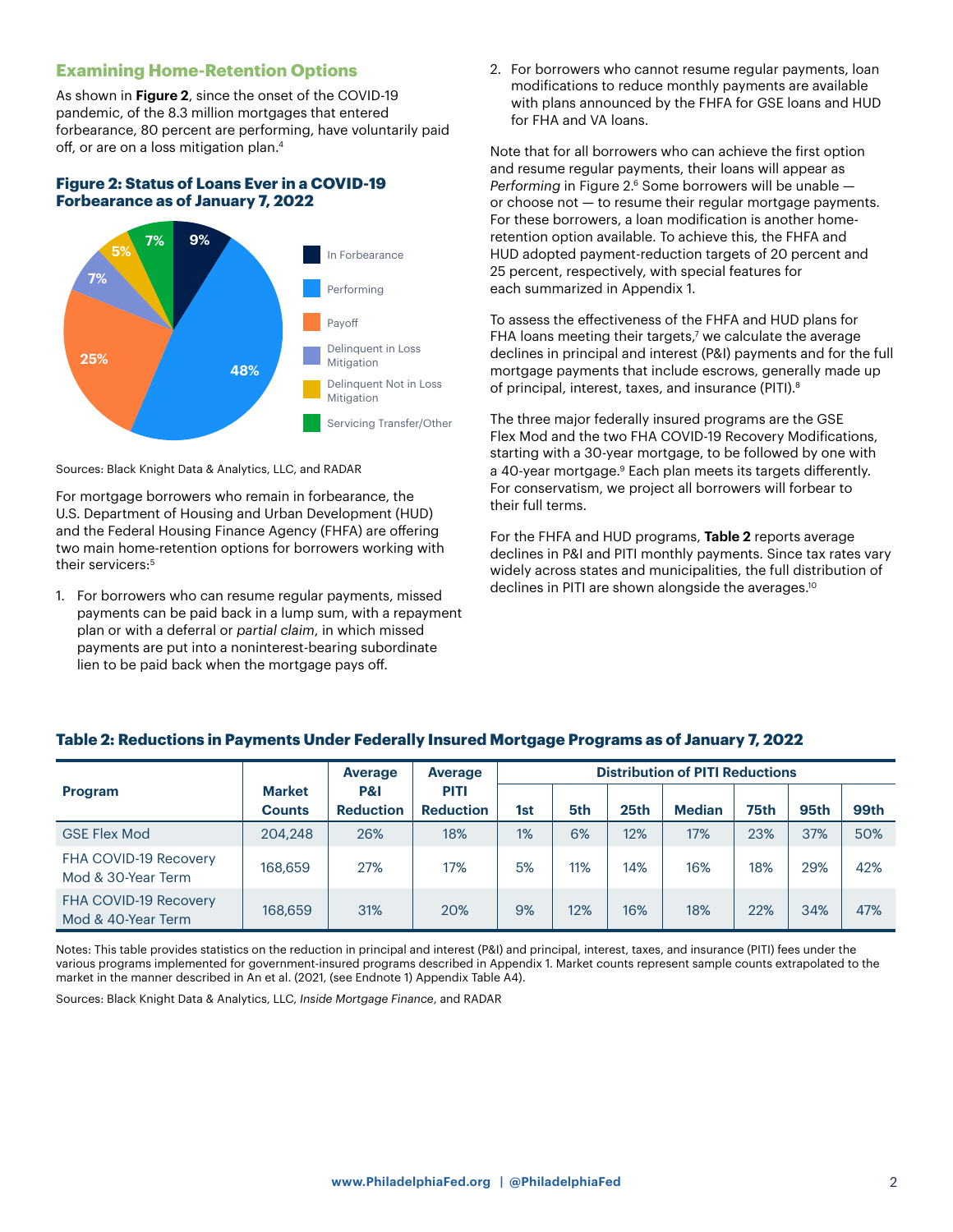## **Mortgage Delinquencies Not in Forbearance and Foreclosure Activity**

As of January 7, 2022, we estimate that 1.15 million mortgage loans are seriously delinquent and not in forbearance, with 50 percent of these in some stage of loss mitigation, many having come out of forbearance.<sup>11</sup> The figures are summarized in **Table 3**.

As shown in **Figure 3**, foreclosure activity stopped abruptly in March 2020 for all but vacant or abandoned properties. This low level of foreclosure activity is unprecedented in recent history. Since the federal foreclosure moratorium expired on July 31, 2021, we haven't observed foreclosures picking up yet in the last five months; foreclosures could move faster in the coming months as the CFPB safeguards expired on January 1, 2022.

#### **Table 3: Mortgage Loans Delinquent, Not in Forbearance by Investor Type as of January 7, 2022**

| <b>Counts of Serious Delinguencies</b><br><b>Not in Forbearance</b> | <b>FHA/VA</b> | <b>GSEs</b> | <b>PLMBS</b> | <b>Portfolio</b> | <b>Total</b> |
|---------------------------------------------------------------------|---------------|-------------|--------------|------------------|--------------|
| $90+DPD$                                                            | 461,883       | 161,770     | 139.151      | 390,445          | 1.153.250    |
| In Loss Mitigation                                                  | 308.737       | 104,988     | 28,805       | 132.912          | 575,442      |
| Not in Loss Mitigation                                              | 153,146       | 56,782      | 110,346      | 257,533          | 577,808      |

Sources: Black Knight Data & Analytics, LLC, and RADAR

## **Figure 3: Delinquency Rates and Foreclosure Flows as of December 2021** (Delinquencies as percent of balances, foreclosures (FC) in thousands)



Notes: These delinquency figures reflect investor reporting and will not match reporting to the credit bureaus, which the CARES Act prohibits reporting as delinquent if the mortgage was current on March 1, 2020, is past due, and in a CARES Act forbearance.

Sources: Black Knight McDash Data and Black Knight Data & Analytics, LLC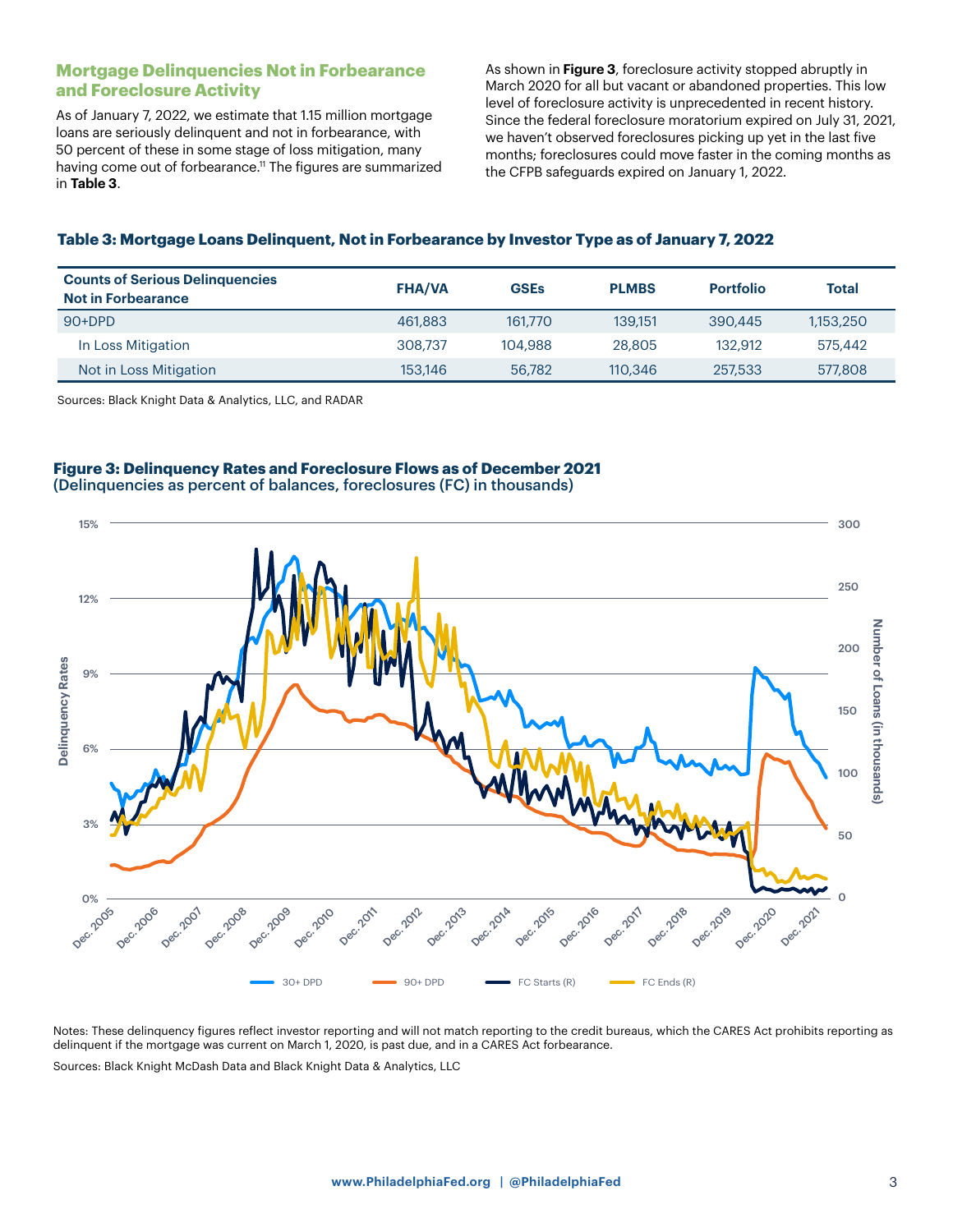## **Demographic Characteristics of Past Due Mortgages**

An important aspect of the pandemic is its uneven impact on different racial and ethnic groups. To examine these effects, we merged a sample of our servicing data from Black Knight Analytics with confidential Home Mortgage Disclosure Act (HMDA) data, where borrower race and household income are collected at application. As shown in **Figure 4**, 8.6 percent of Black borrowers are in some past due state, the highest of any group.

## **Demographic Shares of Past Due Mortgages**

10%  $9\%$   $-$ 8% 7% 5% 3% 6% 4% 2% 1% 0% **In Forbearance In Loss Mitigation Delinquent** Non-Hispanic Black Non-Hispanic Other Race Hispanic (of Any Race) Non-Hispanic White Non-Hispanic Asian **8.6% 6.3% 6.1% 3.7% 3.0%**

## **Figure 4: Past Due Rates by Race and Ethnicity**

Sources: Black Knight Data & Analytics, LLC; Home Mortgage Disclosure Act (HMDA); and RADAR

**[www.PhiladelphiaFed.org](https://www.philadelphiafed.org/) | [@PhiladelphiaFed](https://twitter.com/philadelphiafed)** 4

These states include borrowers in forbearance, borrowers not in forbearance but in some stage of loss mitigation,<sup>12</sup> and borrowers delinquent but neither in forbearance nor in loss mitigation.

For further details on Figure 4, see **Appendix 2**, which includes these past due percentage breakouts as well as past due rates by income quartile and for our four major investors described in Table 1.

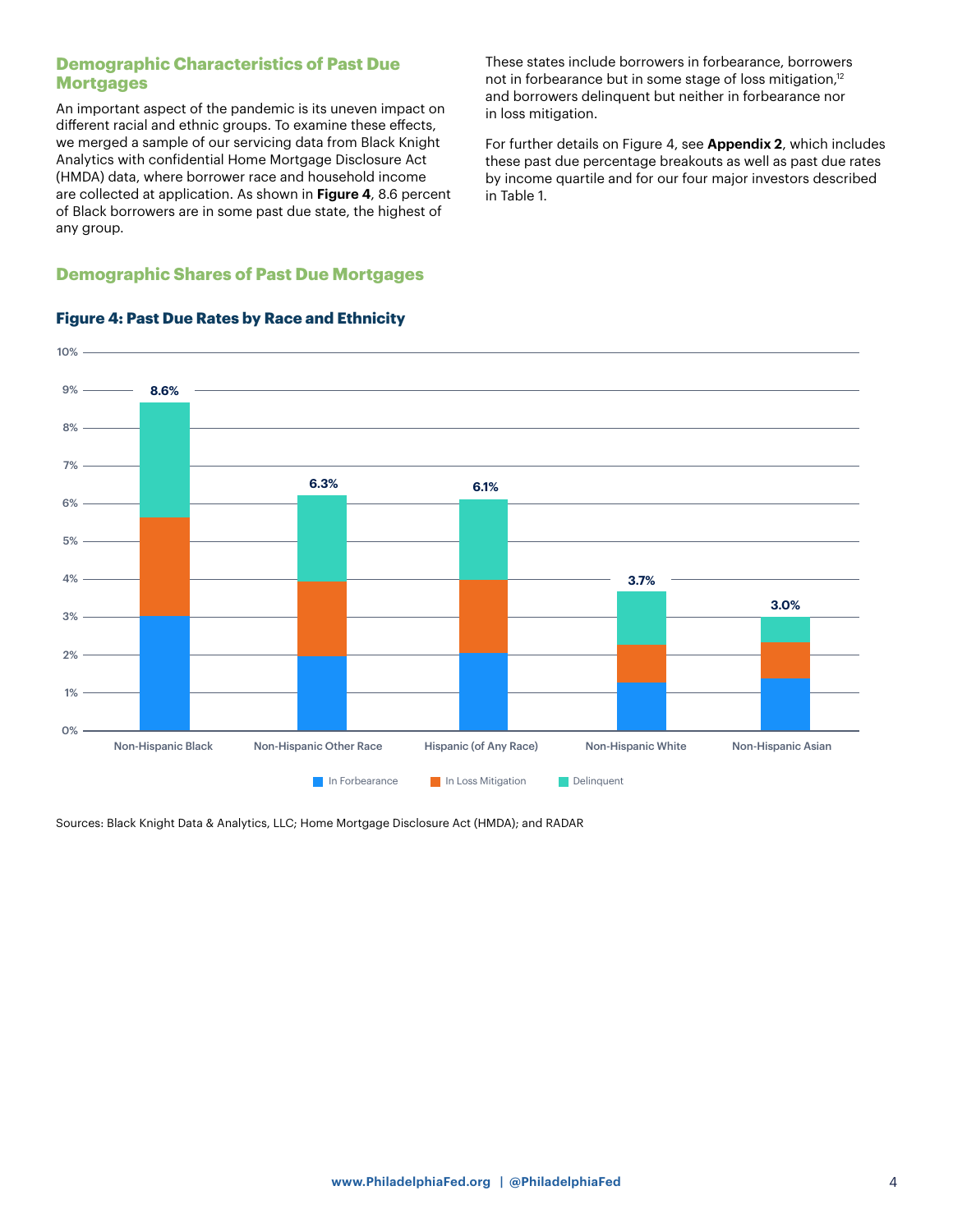## **Appendix 1 Modification Programs Offered by the GSEs, FHA, and VA**

| <b>Target/Steps</b> | <b>GSE Flex Mod</b>                                                                                                                                             | <b>FHA Advance</b><br><b>Loan Mod (ALM)</b>                                                           | <b>FHA COVID-19</b><br><b>Recovery Modification</b>                                                                                                                                    | <b>VA COVID-19</b><br><b>Refund Modification</b>                                                                                |
|---------------------|-----------------------------------------------------------------------------------------------------------------------------------------------------------------|-------------------------------------------------------------------------------------------------------|----------------------------------------------------------------------------------------------------------------------------------------------------------------------------------------|---------------------------------------------------------------------------------------------------------------------------------|
| <b>Target</b>       | Minimum 20% reduction<br>in P&I payment                                                                                                                         | Minimum 25% reduction<br>in P&I payment                                                               | Minimum 25% reduction<br>in P&I payment                                                                                                                                                | Minimum 20% but not<br>more than 25% P&I<br>reduction                                                                           |
| Step 1              | Capitalize arrears in<br>loan balance                                                                                                                           | Capitalize arrears in<br>loan balance                                                                 | Apply arrears to a partial<br>claim up to 25% of<br>current loan balance                                                                                                               | VA purchases arrearages<br>and deferrals up to 30%<br>of balance, refunds<br>proceeds to servicer for<br>pulling loan from pool |
| Step 2              | Set interest rate to lower<br>of contractual rate or<br>modification<br>interest rate*                                                                          | Set interest rate to lower<br>of contractual rate or<br>PMMS rate,** rounded to<br>nearest one-eighth | Set interest rate to lower<br>of contractual rate or<br>PMMS rate, rounded to<br>nearest one-eighth                                                                                    | Set interest rate at PMMS<br>rate plus 50 basis points<br>but no more than 1%<br>higher than existing rate                      |
| Step 3              | Extend maturity to<br>480 months from mod<br>effective date                                                                                                     | <b>Extend maturity to</b><br>360 months from mod<br>effective date                                    | Extend maturity to<br>360 months from mod<br>effective date, 480<br>months later in this year                                                                                          | Extend loan terms to<br>360 months from mod<br>effective date or 120<br>months past remaining<br>loan maturity                  |
| Step 4              | If post-mod MTMLTV<br>> 100%, forbear principal<br>until MTMLTV = 100%<br>up to 30% of<br>post-capitalized<br>loan cap                                          |                                                                                                       | If 25% P&I reduction<br>not met, apply principal<br>deferral until 25%<br>reduction reached up<br>to 25% of current loan<br>cap; place additional<br>arrearages above cap<br>into loan | If PITIA payment exceeds<br>31% of gross income,<br>servicer contacts VA<br>to consider additional<br>assistance                |
| Step 5              | If 20% P&I reduction and<br>PMHTI ratio $\leq 40\%$<br>not met, forbear<br>principal until met or<br>80% MTMLTV is met up<br>to 30% post-capitalized<br>balance |                                                                                                       | If 25% payment reduction<br>not met, offer borrower<br>the terms from Step 4                                                                                                           |                                                                                                                                 |

Note: COVID-19 Flex Modification Terms were put in effect on June 30, 2021, for the GSEs; June 25, 2021, for the FHA ALM; and July 23, 2021, for the FHA COVID-19 Recovery Modifications. P&I = principal & interest; MTMLTV = mark-to-market loan-to-value ratio; PMHTI = post-modification payment-to-income ratio; PITIA = principal, interest, property taxes, insurance, and association fees; PMMS = Primary Mortgage Market Survey.

Sources: FHFA, FHFA Expands Use of Interest Rate Reduction to Help Borrowers with a COVID-19 Hardship Reduce Their Monthly Mortgage Payment | [Federal Housing Finance Agency;](https://www.fhfa.gov/Media/PublicAffairs/Pages/FHFA-Expands-Use-of-IRR-to-Help-Borrowers.aspx)

FHA: HUD [Mortgagee Letter 21-18, Mortgagee Letters | HUD.gov / U.S. Department of Housing and Urban Development \(HUD\); and VA](https://benefits.va.gov/HOMELOANS/documents/circulars/26_21_13.pdf); Circular 26-21-13 26 21 13.pdf (va.gov).

\*The current modification interest rate is found at [Freddie Mac Modification Interest Rate — Freddie Mac Single-Family](https://sf.freddiemac.com/general/freddie-mac-modification-interest-rate).

\*\*The current Freddie Mac PMMS rate is found at Mortgage Rates - Freddie Mac.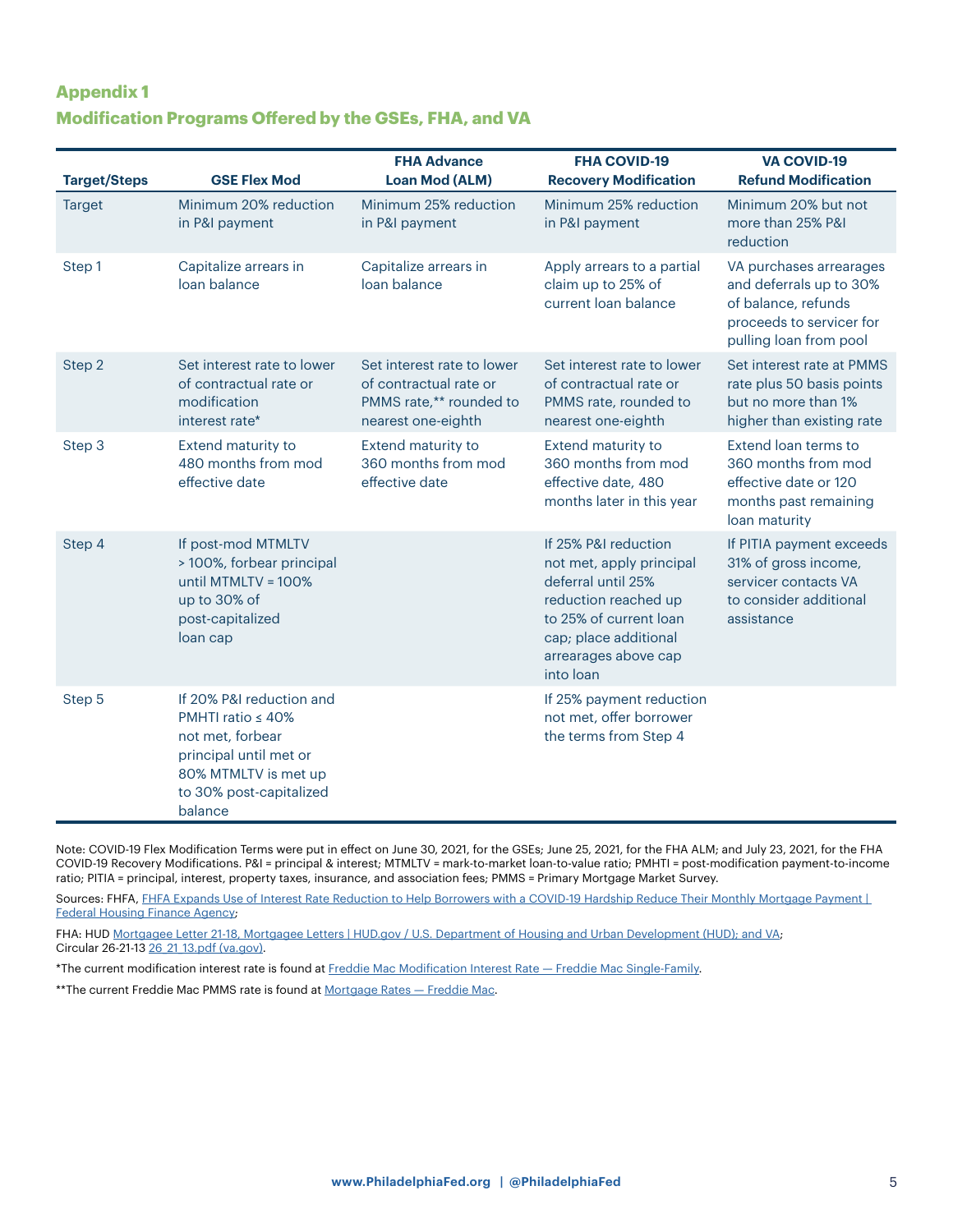## **Appendix 2**

**Mortgage Shares in Different States of Nonpayment by Demographic/Investor Groups as of January 7, 2022**

|                              |                | <b>Delinquent, No Forbearance</b> |                               |        |              |  |
|------------------------------|----------------|-----------------------------------|-------------------------------|--------|--------------|--|
| <b>Demographic/Investor</b>  |                | <b>In Loss</b>                    | <b>Not in Loss Mitigation</b> |        |              |  |
| <b>Classifications</b>       | In Forbearance | <b>Mitigation</b>                 | 30-60DPD                      | 90+DPD | <b>Total</b> |  |
| <b>Race and Ethnicity</b>    |                |                                   |                               |        |              |  |
| White, Non-Hispanic          | 1.3%           | 1.0%                              | 1.0%                          | 0.4%   | 3.7%         |  |
| Black, Non-Hispanic          | 3.0%           | 2.6%                              | 2.2%                          | 0.8%   | 8.6%         |  |
| Asian, Non-Hispanic          | 1.4%           | 1.0%                              | 0.5%                          | 0.2%   | 3.0%         |  |
| Other Race, Non-Hispanic     | 2.0%           | 2.0%                              | 1.6%                          | 0.7%   | 6.3%         |  |
| Hispanic (of Any Race)       | 2.0%           | 1.9%                              | 1.6%                          | 0.5%   | 6.1%         |  |
| <b>Income at Origination</b> |                |                                   |                               |        |              |  |
| 1st Quartile (Lowest)        | 1.9%           | 1.6%                              | 1.6%                          | 0.7%   | 5.8%         |  |
| 2nd Quartile                 | 1.8%           | 1.5%                              | 1.2%                          | 0.5%   | 5.0%         |  |
| 3rd Quartile                 | 1.5%           | 1.1%                              | 0.8%                          | 0.3%   | 3.7%         |  |
| 4th Quartile (Highest)       | 1.0%           | 0.6%                              | 0.5%                          | 0.2%   | 2.3%         |  |
| <b>Investor Type</b>         |                |                                   |                               |        |              |  |
| <b>GSE</b>                   | 1.3%           | 0.5%                              | 0.5%                          | 0.1%   | 2.3%         |  |
| FHA/VA                       | 2.1%           | 2.9%                              | 2.1%                          | 0.9%   | 7.9%         |  |
| <b>PLMBS</b>                 | 4.0%           | 1.5%                              | 5.7%                          | 2.0%   | 13.2%        |  |
| Portfolio                    | 1.2%           | 0.8%                              | 0.9%                          | 0.5%   | 3.4%         |  |
| <b>Servicer Type</b>         |                |                                   |                               |        |              |  |
| <b>Bank</b>                  | 1.2%           | 1.1%                              | 0.9%                          | 0.4%   | 3.5%         |  |
| Non-Bank                     | 2.7%           | 1.9%                              | 1.9%                          | 0.7%   | 7.3%         |  |

Notes: Figures are from a 20 percent random sample of data from Black Knight Data & Analytics originated in 2019 and prior matched with confidential Home Mortgage Disclosure Act (HMDA) data.

Sources: Black Knight Data & Analytics, LLC; HMDA; and RADAR

In this table, we further break past due loans not in forbearance or loss mitigation between those 30- to 60-days past due (DPD) and those 90 or more DPD, which includes loans in foreclosure.

For borrowers' household income data, we divide them by metropolitan statistical areas (MSA) median income (also in HMDA), then categorize into quartiles. We categorize borrowers relative to median income in their MSAs in the application year to make household purchasing power at application comparable across MSAs and time.

For our four major investor groups described in Table 1, consistent with these demographic trends, FHA/VA loans have significantly higher shares in nonpayment, as their business is targeted at low- to moderate-income borrowers, who have higher shares of minorities. PLMBS loans have the highest nonpayment rates; they primarily hold nonagency nonconforming mortgages.13